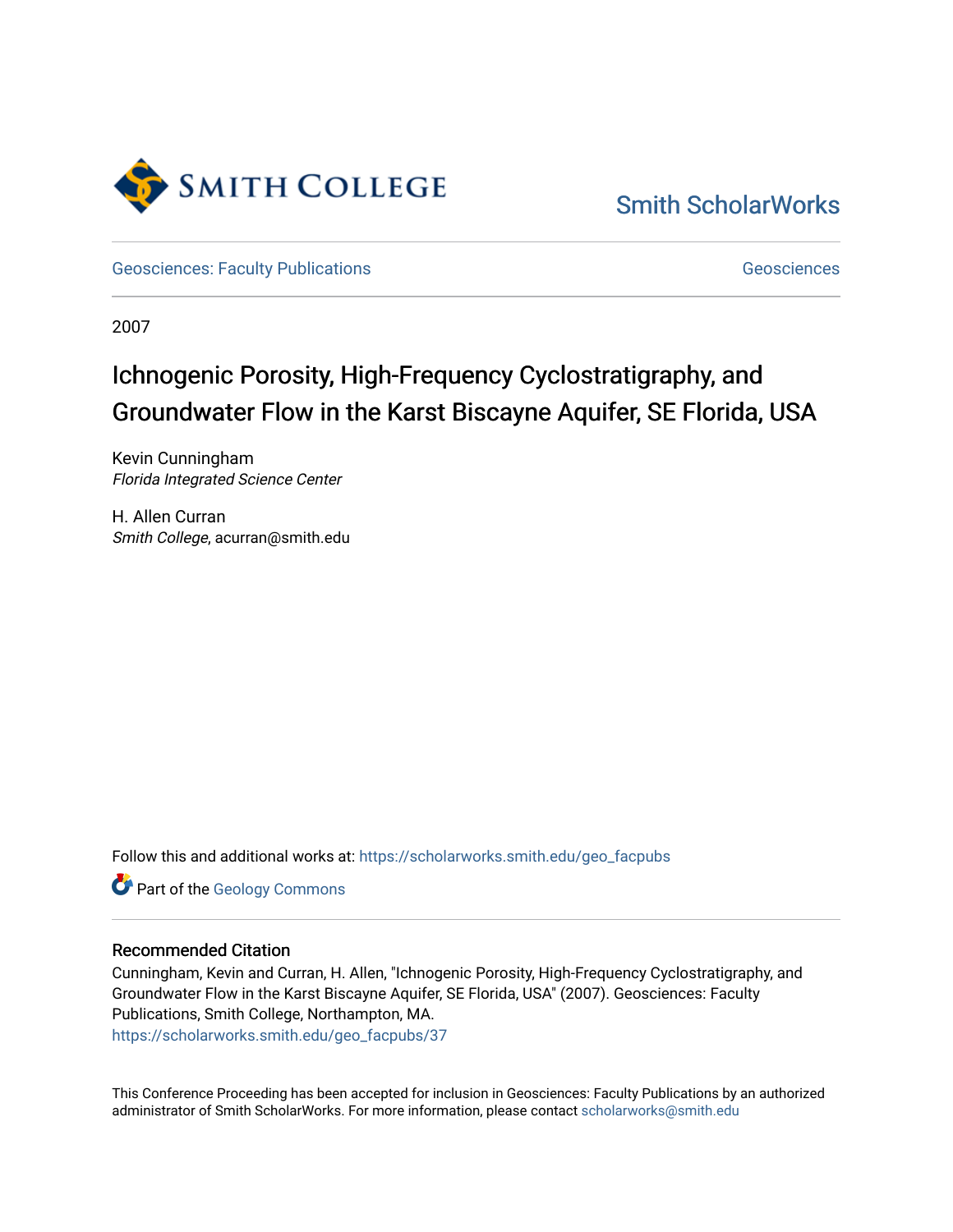## **Ichnogenic Porosity, High-Frequency Cyclostratigraphy, and Groundwater Flow in the Karst Biscayne Aquifer, SE Florida, USA**

Kevin J. Cunningham<sup>1</sup> and H. Allen Curran<sup>2</sup>

*1 U.S. Geological Survey, Florida Integrated Science Center, 3110 SW 9th Avenue, Fort Lauderdale, Florida, 33315, USA 2 Smith College, Department of Geology, Northampton, Massachusetts, 01063, USA e-mail: kcunning@usgs.gov*

The karst Biscayne aquifer is of major importance to the groundwater budget of southeastern Florida, especially in terms of freshwater supply for the restoration of the Everglades, needs of coastal metropolitan areas, and issues concerning saltwater intrusion near the coast. In Miami, our principal area of investigation, the aquifer primarily consists of two Quaternary carbonate units, the Miami Limestone (late Pleistocene) and older Fort Thompson Formation. Our recent studies of Miami Limestone outcrops and continuously cored boreholes penetrating both units indicate that ichnofabrics generated by callianassid burrowing are an important hydrologic element in the aquifer. Maximum intensity callianassid ichnofabric with robust segments of *Ophiomorpha* is a common characteristic of both lithostratigraphic units (Figures 1A and 2) and *Thalassinoides* are abundant in wackestone and packstone of the lower part of the Miami Limestone (MIS 7, Figure 3). Callianassids also have created dense *Thalassinoides*-dominant ichnofabrics in micrite-rich limestone of the Fort Thompson Formation. In the Miami Limestone, spiral segments of *Ophiomorpha* burrow systems have been documented at several sites (Figure 1B), as well as specimens of *Conichnus conicus* (Figure 1C). In addition, clusters of upwardly radiating *Ophiomorpha* shafts are present that have an overall bouquet-like shape and are, in some cases, superimposed on *C. conicus* specimens (Figure 1D). The identification of ichnotaxa present and evaluation of their ichnofabric-forming potential and characteristics will create a better understanding of (1) the role of ichnology within the context of a high-frequency cyclostratigraphy, and (2) the important linkage between biogenic porosity and groundwater flow.

In the Biscayne aquifer, biogenic porosity mostly manifests as two forms of touching-vug porosity: (1) macro-moldic porosity (readily visible without magnification) generated by the dissolution of organism hard parts, principally mollusc shells; and (2) ichnogenic porosity resulting from burrowing activity, primarily by callianassids. Our definition of ichnogenic porosity includes one or more of the following: intra- or inter-burrow porosity and less common intra- or inter-root porosity. The typical example results from dense occurrences of well-lined callianassid burrows (Figures 1A and 2). Burrow tubes commonly remained open or were later washed-clean or cleared of fill via dissolution, generating intra-burrow porosity. With dissolution *Ophiomorpha* segments may lose part or all of the burrow lining, usually from the inside outward. Also, the dense complex of *Ophiomorpha* formed rigid frameworks surrounded by a less well-lithified matrix that may have been transported or dissolved away, resulting in interburrow porosity (Figure 2). Such ichnogenic porosity commonly is associated with the lower-tomiddle part of upward-shallowing subtidal and paralic high-frequency cycles (Figure 3). An uppermost aggradational high-frequency cycle (HFC5e) of the Miami Limestone (Figure 3), in some cases, shows a gradual upward decrease in the inner diameter of *Ophiomorpha* burrows. This decrease may be related to tiering of callianassids by age, with fully mature adults at depth and juveniles closer to the surface, or to possible tiering of different species of callianassids, driven by a slight shallowing of water depth during cycle accumulation.

It is suggested herein that much of the ground-water flow in the Biscayne aquifer is related to biogenic porosity that forms tabular-shaped stratiform flow zones (Figure 3). The hydrologic importance of biogenic porosity was determined for a 246  $km^2$  study area by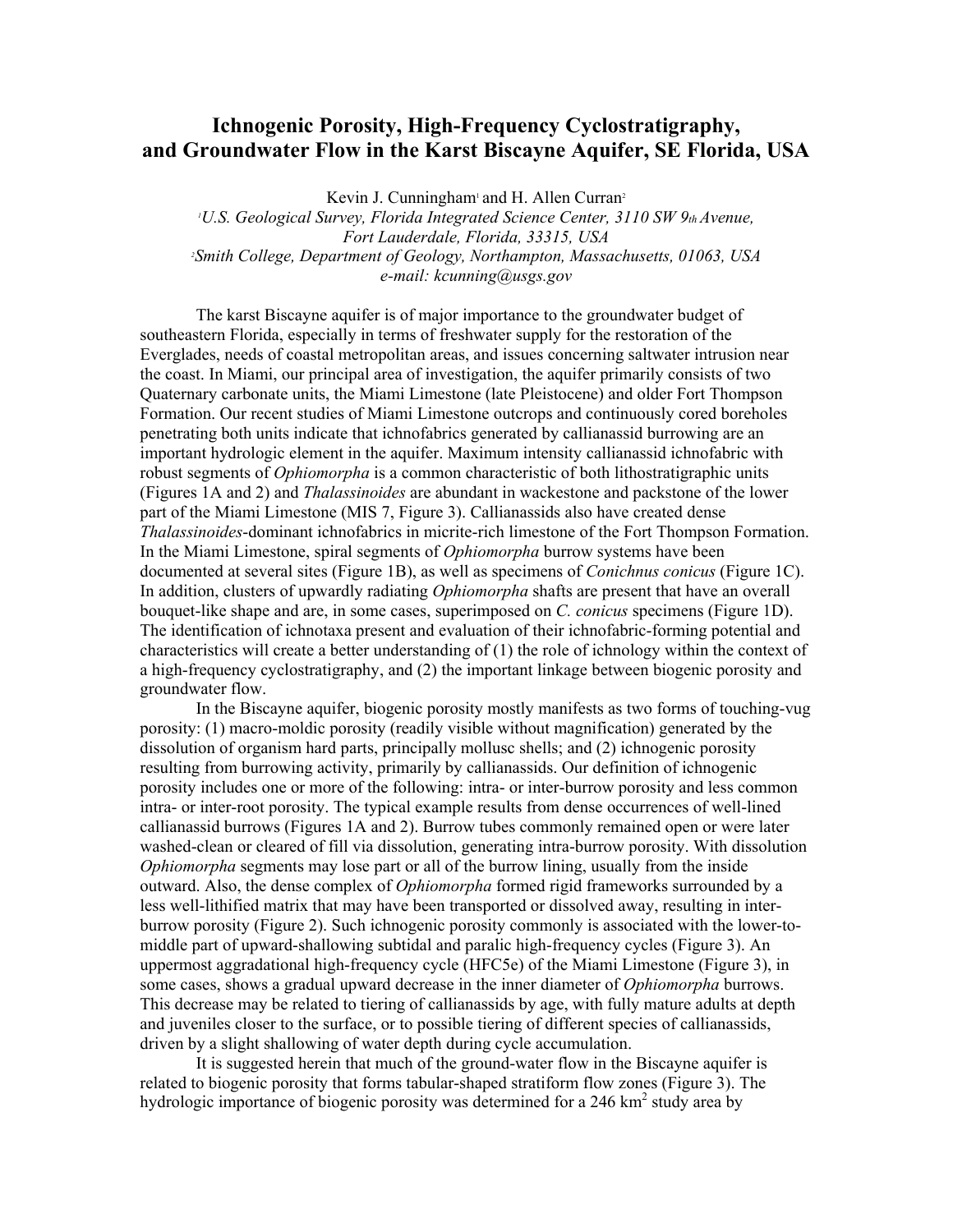

Figure 1. Trace fossils from the Miami Limestone (late Pleistocene, MIS 5e), Miami, Florida. A. Maximum intensity ichnofabric generated by callianassid burrowing. Note the presence of numerous segments of *Ophiomorpha* shafts and tunnels, including a well-pelleted tunnel (arrow) in the foreground. Lens cap for scale = 4.7 cm in diameter. B. Spiral *Ophiomorpha* segment, likely formed by the callianassid *Glypterus acanthochirus*. Matrix sediment also intensely burrowed by callianassids. Bar scale = 10 cm. C. Two welldeveloped *Conichnus conicus* specimens in parallel vertical orientation. Lens cap for scale = 4.7 cm in diameter. D. A cluster of *Ophiomorpha* shafts creating a bouquet-like shape and possibly superimposed on a *C. conicus* specimen. Note the presence of very robust and well-pelleted *Ophiomorpha* tunnels at the base of this exposure.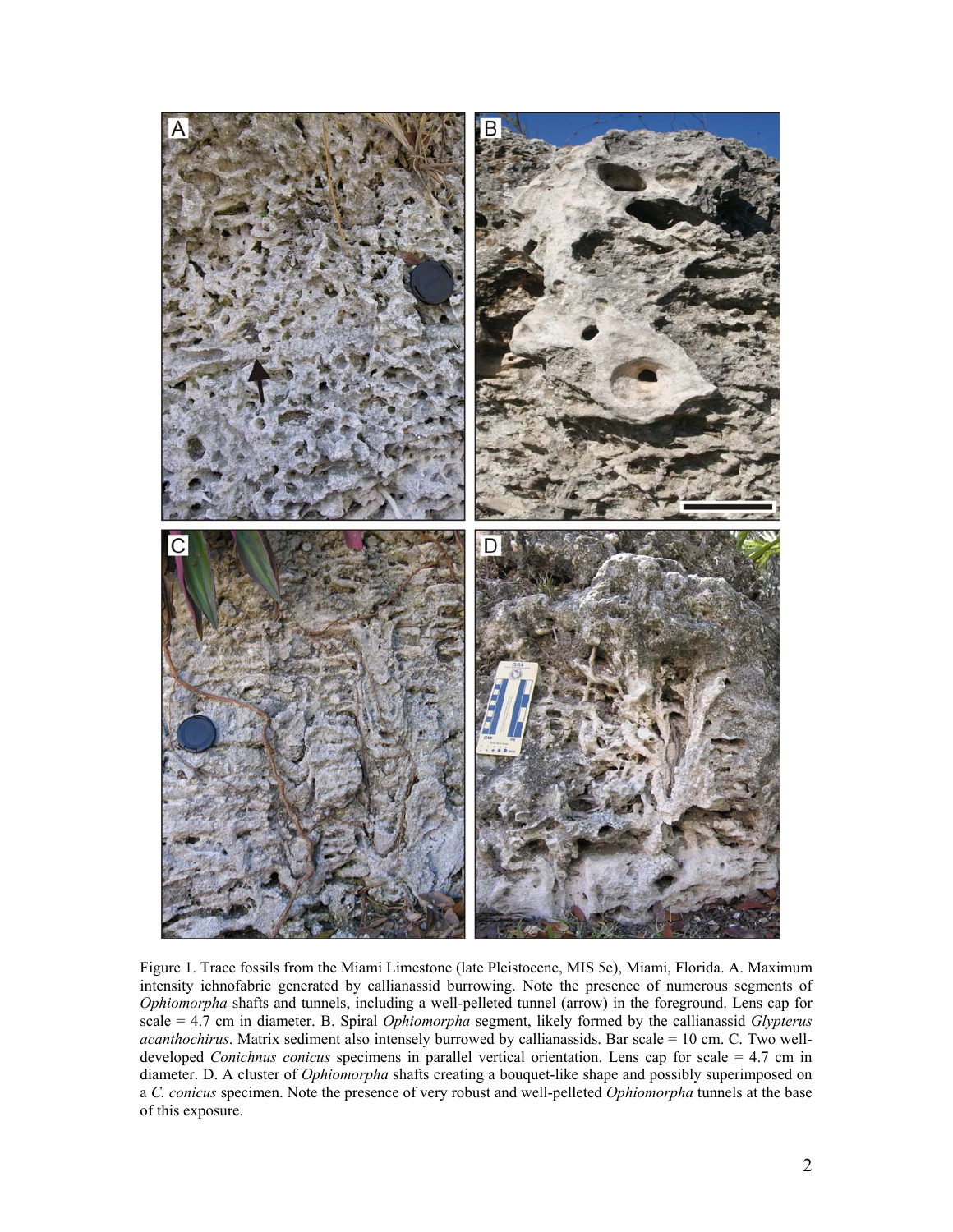

Figure 2. Example of ichnogenic porosity (intra- and inter-burrow) formed by the dense occurrence of *Ophiomorpha* shafts and tunnels. Photograph was acquired by a digital-optical borehole-image tool scanning a borehole wall in the Fort Thompson Formation (Pleistocene, MIS 11), Biscayne aquifer, Miami, Florida. The borehole wall image has been unwrapped to display an entire  $360^{\circ}$  view. Throughout the vertical interval, the borehole has a diameter of about 20.3 cm and an approximate circumference of 65 cm.

examining outcrops, cores, and borehole geophysical data that include digital-optical boreholeimage logs, and flowmeter, fluid-conductivity and fluid-temperature measurements. Digitaloptical borehole-image logs and 72 of 85 geophysical measurements (85%) in 21 boreholes indicate that ichnogenic porosity is the principal pore type in groundwater flow zones, with macrofossil moldic porosity also important in some zones (Figure 3). Most of the remaining borehole geophysical measurements (15%) across groundwater flow zones detected inflow or outflow from bedding-plane vugs. To emphasize the potential for ichnogenic porosity to control groundwater flow, about 74% of the vertical thickness (about 12 net meters) of the Biscayne aquifer is characterized by this pore type in one borehole on the western perimeter of the study area. Recent, combined geologic studies along the line of section (Figure 3) and associated hydraulic responses during a convergent tracer test (Renken et al., 2005) suggest the Biscayne aquifer behaves as a dual-porosity medium (A.M. Shapiro, USGS, written comm.). Stratiform zones with substantial ichnogenic porosity form the principal pathways for groundwater flow. Computer-aided tomographic (CT) 3-D modeling indicates complex flow paths exist within the tightly-spaced burrow complexes. CT research currently is being combined with lattice Boltzmann flow modeling (Sukop et al., 2006, 2007) that includes quantifying the range of hydraulic conductivity of various types of Biscayne aquifer ichnogenic porosity.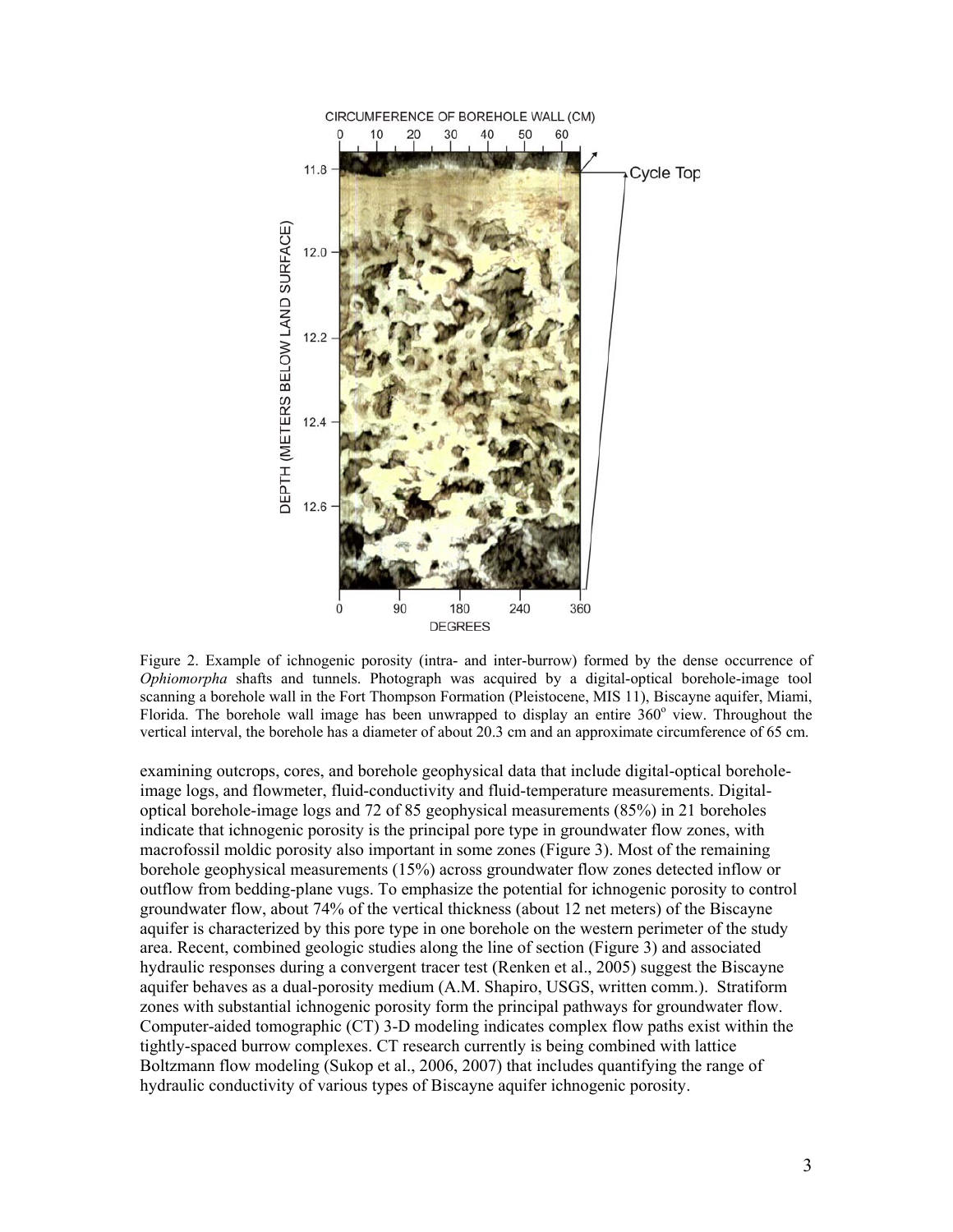

Figure 3. Cross-section A-A' showing vertical and lateral arrangement of biogenic porosity (macrofossil moldic and ichnogenic porosity) in the context of a high-frequency cyclostratigraphy for the Fort Thompson Formation and Miami Limestone of the Biscayne aquifer, Northwest Well Field, Miami, Florida. Stratiform zones of substantial ichnogenic porosity interpreted to have been generated mainly by callianassid burrowing are colored light blue. Inset map shows the well locations along cross-section A-A'.